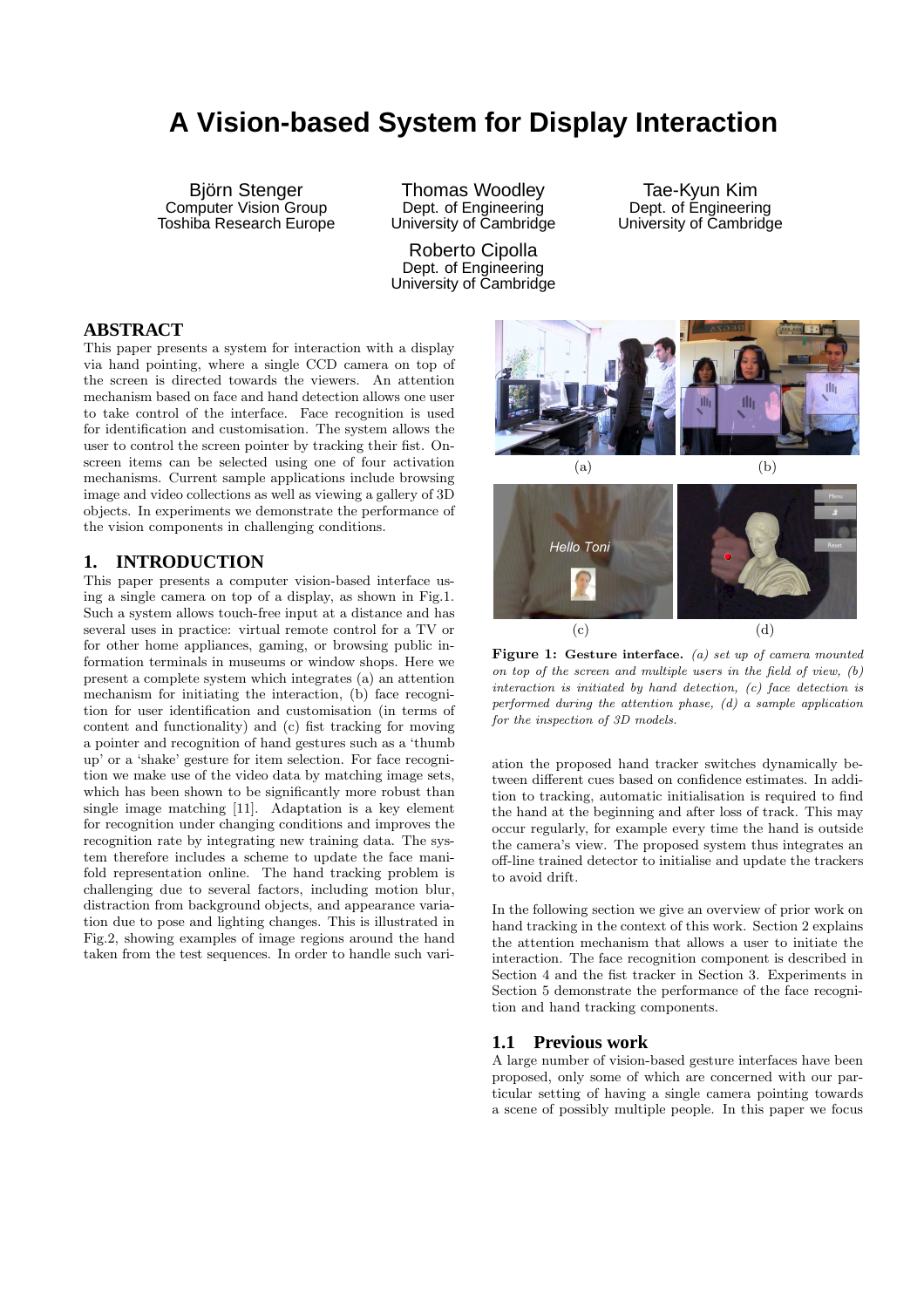on single camera systems. A stereo set-up or active time-offlight sensors present alternative systems. We give a brief overview of prior art while highlighting some of the limitations.

Freeman and Weissman [7] introduced a system for television remote control by hand motion where a hand template is tracked based on correlating local orientations. It uses a hand template for detection and tracking and includes background subtraction. The tracker works when the hand moves slowly, but edge features tend to be unstable when motion blur occurs. Bretzner et al. [5] used multi-scale blob detection of colour features in order to detect an open hand pose with possibly some of the fingers extended, corresponding to different input commands. A simple 2D shape model is used for tracking with a particle filter. The method requires a skin colour prior, which is obtained by manually labelling 30 frames. An interface based on tracking multiple skin coloured regions was proposed in [1]. Again, the skin colour model is obtained by manually labelling skin regions, but the colour model is adapted during tracking. We observed that trackers which use only colour features struggle in our setting, in particular if the hand moves in front of the face, if the user wears short sleeves, or if there are objects of similar colour in the background. An active camera system for hand tracking by finding regions of high motion and skin colour probability was proposed in [13]. The Viterbi algorithm is used to find a temporal path connecting local maxima of a likelihood function that combines these two cues. A spatial prior is used to associate blobs to hand and face. A restriction of the system is that it performs search over a single scale only, requiring the user to be at a fixed distance to the camera. Kölsch and Turk [12] presented a multi-cue tracker that combines colour and many short tracks of local features under 'flocking' constraints. The colour model is automatically initialised from hand detection. Although the method was shown for top-view tracking, it is general enough to work for frontal views. However, it struggles with rapid hand motion and skin coloured background objects. The system in [21] used a trained detector followed by optical flow tracking. Tracking based on optical flow alone has difficulties coping with rapid hand motion as well as moving background objects. Ike et al. [10] presented a real-time system for gesture control that detects three different hand poses independently in each frame. Due to the high computation requirement it was implemented on a multi-core processor. We included five of the above systems in our experimental comparison and present the results in Section 5.

To summarise, no complete system meets the requirements of robust tracking, cleanly handles initialisation and tracking failure, works for both slow and rapid motion, handles multiple scales, uses a single CCD camera and is sufficiently fast to run on a standard PC.

# **2. VISUAL ATTENTION MECHANISM**

One goal of this work is being able to set up the system in an arbitrary environment, such as the living room, or a public space, where multiple people may be within the camera's view. For some periods there may be no interaction at all until one person initiates the interaction in order to achieve a specific task. Initially our system performs face detection using a boosted detector [18]. Multiple detections are as-



Figure 2: Appearance variation of hand regions. Shown are cropped hand regions from test sequences. Motion blur, changing pose and other skin coloured objects make tracking challenging.

sociated over time by minimising the sum of distances of detections between two frames. Once a face is detected the user is prompted to show an open hand gesture within the area below their face, see Fig.1a. This also works for multiple users in the scene. The rectangular input regions below the face detections are ordered according to scale, giving easier access to users who are closer to the camera. The first detection of an open hand triggers the face recognition step: Detected face regions are stored during the attention phase and the image set of the person who activated the system is passed to the recognition component. At this point the user may register in the database or, if they have used the system before, they can choose to update their face model with the new data. Recognition prompts a personalised greeting message to be displayed (see Fig.1c) and the content can be customised according to the user's profile. Subsequently the hand tracker becomes active and allows the user to browse the content by selecting items from a menu that is overlaid on the screen. Note that the scale of the face detection is used to define the size of the interaction area while the centre of the interaction area is set to the location of the open hand detection. This means that the range of motion remains constant for different distances to the camera.

# **3. HAND TRACKING**

For initialisation, a detector for a fist pose is trained off-line using the method of Mita et al. [18]. It is applied within a region of interest I obtained during the attention phase, which constrains the valid region of the hand tracker. Due to the distinctive appearance of the frontal fist region a single image patch is tracked using normalised cross-correlation (NCC) [15]. The patch is selected as a smaller subregion of the hand in order to discount background regions. NCC tracking is accurate and works for slow hand motion within a limited range of motion. However, It can only deal with minor appearance variation, and rapid motion leading to strong motion blur is also problematic. The idea therefore is to start with NCC tracking and in case of failure apply a second tracker as a fall-back strategy. The second tracker uses different feature spaces, namely colour and motion (CM tracker). Colour models for the foreground region and the surrounding background region are obtained from the detector and are represented by 32-bin RGB histograms. The motion model is represented as histograms of the absolute differences between consecutive frames. The CM tracker detects scale space maxima of a likelihood function that uses both cues. First a colour likelihood map is computed for each location in the image region of interest  $p(x|\text{col})$ ,  $x \in I$ .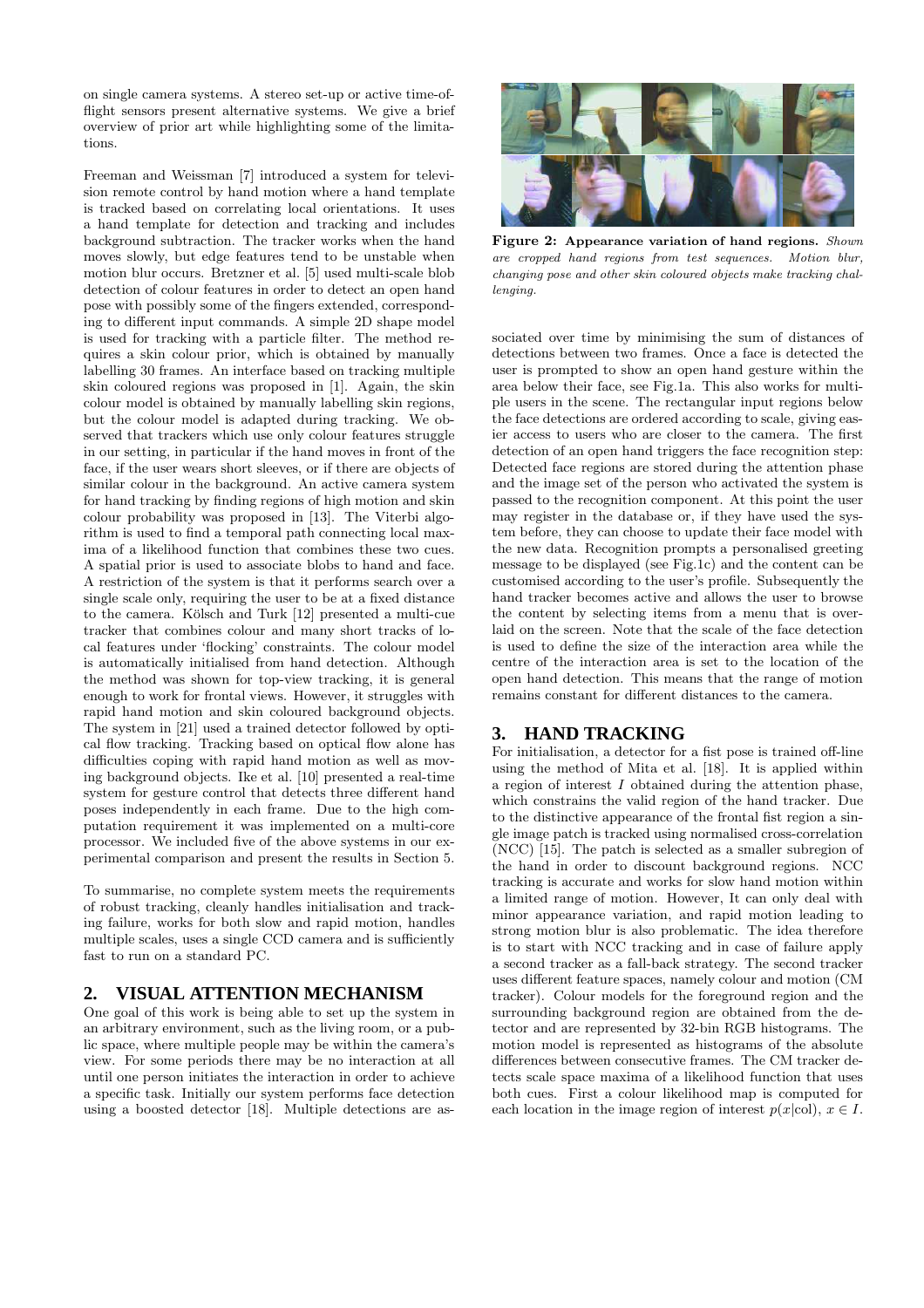

Figure 3: Different gestures for selection: (a) open hand pose, (b) thumb up pose, (c) hovering for a short time period and (d) a shake gesture.

Similarly a motion likelihood map  $p(x|mot)$ ,  $x \in I$  is obtained. The likelihood function combines three terms as a sum and is based on [13], however, here the functions are smoothed by Gaussians with a variance depending on the size of the previously detected hand. The likelihood function is defined as

$$
p(\text{hand}|x) \propto w_c p(x|\text{col}) + w_m p(x|\text{mot}) \qquad (1)
$$
  
+ 
$$
(1 - w_c - w_m) p(x|\text{col}) p(x|\text{mot}),
$$

where  $w_c$  and  $w_m$  are weights that are determined through experiments on a validation set (in our case  $w_c = w_m = 0.1$ ). Scale space maxima of this function are found with a 'box filter' [23], which is an efficient approximation to the Laplacian. The three terms in Eqn. 1 allow tracking in different scenarios: e.g. if there is no other skin coloured object in the background, the colour likelihood is discriminative enough. Rapid motion leads to peaks in the motion likelihood function. The third term gives high values to objects that are moving and are skin coloured. The terms could be combined in a more principled way, but in practice this formulation turns out to be quite efficient. Since the CM tracker essentially models the shape as a simple blob, it can handle large variations in pose. Both trackers return a confidence value, which is the NCC correlation score and the filter output, respectively.

The complete tracking algorithm proceeds as follows: After detection the NCC tracker is active. If it returns a confidence value below a threshold  $\theta_{\text{NCC}}$  tracking continues with the CM tracker. At every kth frame, the fist detector is applied in the local neighbourhood and, if successful, NCC tracking resumes with a new template. Thus, trackers (and corresponding features) are switched online. Tracking is stopped when the confidence value of the CM tracker is below a threshold  $\theta_{\rm CM}$ . A Kalman filter is used to combine the estimates with a constant velocity dynamic model. The approach taken in this paper is to efficiently but densely sample the likelihood values around the estimated location.

Related tracking methods can be found in the extensive literature on multi-cue tracking [3, 14, 20]. The benefit of these approaches is increased robustness when different cues have different failure modes and therefore complement each other. The most common idea is to run several trackers in parallel and subsequently combine their output, by either selecting between them [3] or by probabilistically merging them [14, 20]. In contrast, the proposed solution switches between trackers (and corresponding features) entirely, therefore not requiring trackers to run simultaneously. We further note that our tracker is tightly integrated with a detector. Indeed, local detection together with a strategy to link up missing detections through time is a viable solution such as in the system of Ike et al. [10]. Even though localisation is



Figure 4: Face recognition by matching image sets. The similarity between manifolds is computed as the sum of principal angles and is used for NN classification. Once a query set has been classified, it can be included in the model by on-line updating the existing manifold.

not as precise as with NCC and less pose variation is handled compared to the CM tracker, it allows handling multiple scales and updating the tracking template. Note that the idea of running a tracker and a detector in tandem has previously been used to build tracking systems that work over arbitrary time periods, e.g. the system in [12]. Similarly, detector output has been integrated directly in the observation model [16].

#### **3.1 Selection mechanisms**

In order to activate a screen icon a selection mechanism equivalent to a mouse click needs to be defined. Solutions that have previously been proposed include changing hand pose, finger or thumb extension and simply hovering over an icon for a short time period [5, 7, 10, 12, 17, 21]. We have implemented these by training separate detectors, see Fig.3, (a) an open hand detector, (b) a thumb up detector, and (c) hovering over an icon for a short period of time (0.5 seconds). Additionally, we propose the following method: (d) detecting a quick left-right shake gesture. The shake gesture is detected by recording the hand motion over a sliding window of 20 frames and classifying this vector. In experiments linear discriminant analysis (LDA) and k-nearest neighbour classifiers were tested, but the most reliable results were obtained by computing the distance to the closest positive training example (among a small set of 75 examples) and threshold this value. Only one of the four selection mechanisms is used at any time, according to the user's preference.

# **4. FACE RECOGNITION BY MATCHING IMAGE SETS**

This section describes the face recognition component of the system. While the number of users may be small in our system, the appearance variation may be large due to pose and illumination changes. Our recognition component uses image sets for matching, which are captured during the attention phase. The image set can capture appearance changes and provide more evidence on face identity than a single image alone. No temporal coherence is used as this may actually decrease recognition performance [25].

Generally, there are three types of approaches to image set (or vector set) matching: aggregation of multiple nearest neighbour vector-matches [6], probability-density based methods [22], and manifold-based methods [24]. Taking the latter approach, we match manifolds using canonical correlations. Canonical Correlation Analysis (CCA) (also called canoni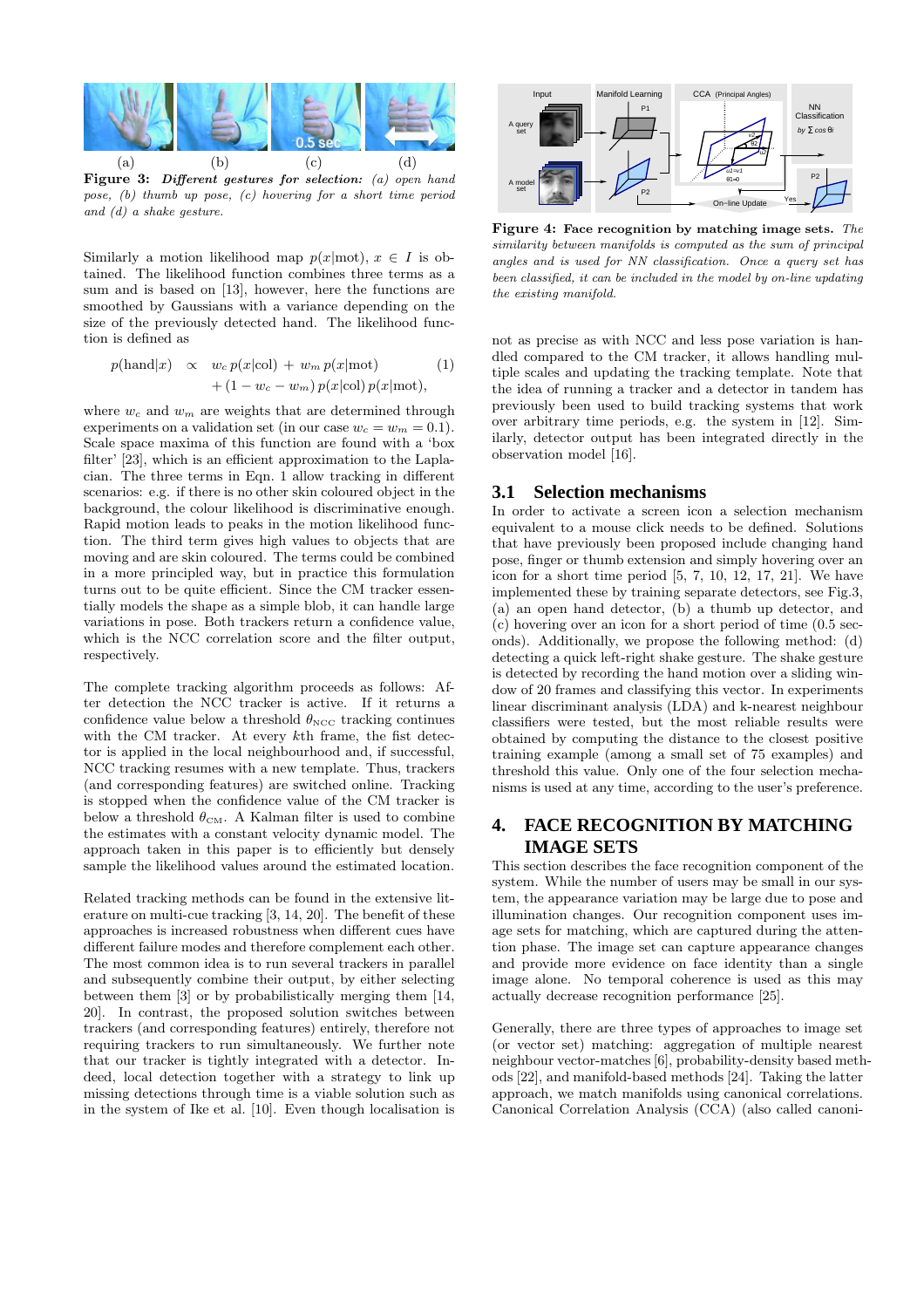cal or principal angles) [24] compares manifolds by measuring the angles between them (see Fig.4). Canonical correlations, which are cosines of principal angles between any two d-dimensional linear manifolds  $\mathcal{L}_1$  and  $\mathcal{L}_2$ , are defined as

$$
\cos \theta_i = \max_{\mathbf{u}_i \in \mathcal{L}_1} \max_{\mathbf{v}_i \in \mathcal{L}_2} \mathbf{u}_i^T \mathbf{v}_i, \qquad i = 1, ..., d,
$$
 (2)

subject to  $\mathbf{u}_i^T \mathbf{u}_i = \mathbf{v}_i^T \mathbf{v}_i = 1$ ,  $\mathbf{u}_i^T \mathbf{u}_j = \mathbf{v}_i^T \mathbf{v}_j = 0$ ,  $i \neq j$ . If  $P_1, P_2$  denote the basis matrices of the two manifolds (see Section 4.1), canonical correlations are conveniently obtained as singular values of  $\mathbf{P}_1^T \mathbf{P}_2$ , only taking  $O(d^3)$ . CCA has the following nice properties: (a) It allows interpolation of the vectors in each set when finding maximum correlations, thus being more robust to data variation and noise, and (b) the low-dimensional manifold representation allows matching that is both time and memory efficient.

The manifold angle is a natural extension of prior manifoldbased face recognition methods. When a single face image is given as an input, there is a standard way to classify it by manifolds: by measuring the distance of the face vector to each manifold and picking the closest one. When classifying a manifold instead of a single vector, angles between manifolds become a reasonable distance measurement. Experimental comparison with other vector-set classification methods advocates the canonical correlation method [11]. Since Hotelling [9], CCA has received increasing attention and recently Bach and Jordan [2] have proposed a probabilistic interpretation, and Wolf and Shashua [24] proposed a kernel version. Kim et al. [11] proposed discriminative manifold learning for CCA, resulting in better performance than other CCA-based methods.

#### **4.1 On-line manifold learning**

While most existing recognition systems rely on a single offline training phase, it is desirable to include new data when it becomes available. Therefore the face recognition component includes a method for user-interactive updating of the manifolds. We will first explain how to learn the discriminative manifold for CCA, i.e. the basis matrix  $P_i$  in Eqn. 2. Recalling that the canonical vectors represent the directions of most similar data variations the of two sets, it is ideal to represent each set by the manifold that maximally represents the respective class data while minimising the variance of other class data:

$$
\max_{\arg \mathbf{P}_i} \frac{\mathbf{P}_i^T \mathbf{S}_i \mathbf{P}_i}{\mathbf{P}_i^T \mathbf{S}_T \mathbf{P}_i}, \quad i = 1, ..., C
$$
 (3)

where  $S_i$ ,  $S_T$  denote the covariance matrices of the *i*-th class and the total data. The basis matrix of  $i$ -th class model  $P_i$ , is obtained as the generalised eigen-solution. It is too inefficient in terms of time and memory to run the batchcomputation of the manifold whenever new data is added. Instead, the two covariance matrices are first eigen-decomposed as  $\mathbf{S}_i = \mathbf{Q}_i \Lambda_i \mathbf{Q}_i^T$ ,  $\mathbf{S}_T = \mathbf{Q}_T \Lambda_T \mathbf{Q}_T^T$ , where  $\mathbf{Q}, \Lambda$  are the eigenvector and eigenvalue matrix, respectively, corresponding to the first few eigenvectors. The manifold is then updated by separately updating the eigen-components and then computing the manifold only by the new eigen-models. Owing to its linearity, the method of Hall et al. [8] can be applied:  $\mathbf{Q}_i, \Lambda_i, \mathbf{Q}_T, \Lambda_T$  are updated and  $\mathbf{P}_i$  is computed by SVD of  $(\sqrt{\Lambda_T} \mathbf{Q}_i)^{-1} \mathbf{Q}_i \sqrt{\Lambda_i}.$ 



Figure 5: Hand tracker evaluation. Comparative results showing the mean number of consecutively tracked frames over 10 sequences of 500 frames. The NCC/CM tracker is the most robust.

### **5. EXPERIMENTAL RESULTS**

This section presents quantitative results on the face recognition algorithm as well as the hand tracking algorithm.

#### **5.1 Hand tracking experiments**

Given a number of candidate tracking algorithms, the following experimental set-up was used to compare them in terms of tracking robustness. We recorded a set of 10 sequences of 500 frames each (size  $320 \times 240$ , recorded at 30fps) with hand-labelled ground truth of the hand location and size. Robustness was measured as the mean number of successfully tracked frames over the sequences. After loss of track (defined by a scale-normalised distance being above a threshold) trackers are re-initialised at the next detection using an off-line trained classifier within the same sequence. To reduce the bias introduced by the finite number of frames (a failure close to the end may lead to a very short track) the last measurement before the end of the sequence is discarded if at least one tracking failures has occurred previously. The trackers that were compared have been used in other hand tracking systems and include: local orientation correlation (LOC) [7], flocks of features tracking (FF) [12], optical flow tracking using templates on a regular grid (OF) and local feature tracking, KLT-tracker (KLT) [21], and boosted detection (BD) [10, 12, 19, 21]. The performance of the individual components, the CM and NCC tracker, was also measured. The results are summarised in Fig.5. The proposed NCC/CM tracker performs best and loses track in only two of the ten sequences. This is due to the CM component locking onto other coloured objects, in one case the user's arm, in the other case the moving hand of another person. In both cases the CM tracker's confidence value drops below the confidence threshold after a few frames and the tracker re-initialises by global detection. The CM tracker comes second in terms of robustness and Fig.5 suggests that the results were very close. However, the CM method is much less precise than NCC during slow hand motion. High precision is important in this case in order to allow navigation with high accuracy, for example when activating on-screen puttons.

The FF tracker can handle slow motion, but struggles with strong motion blur. It can also be distracted by other skin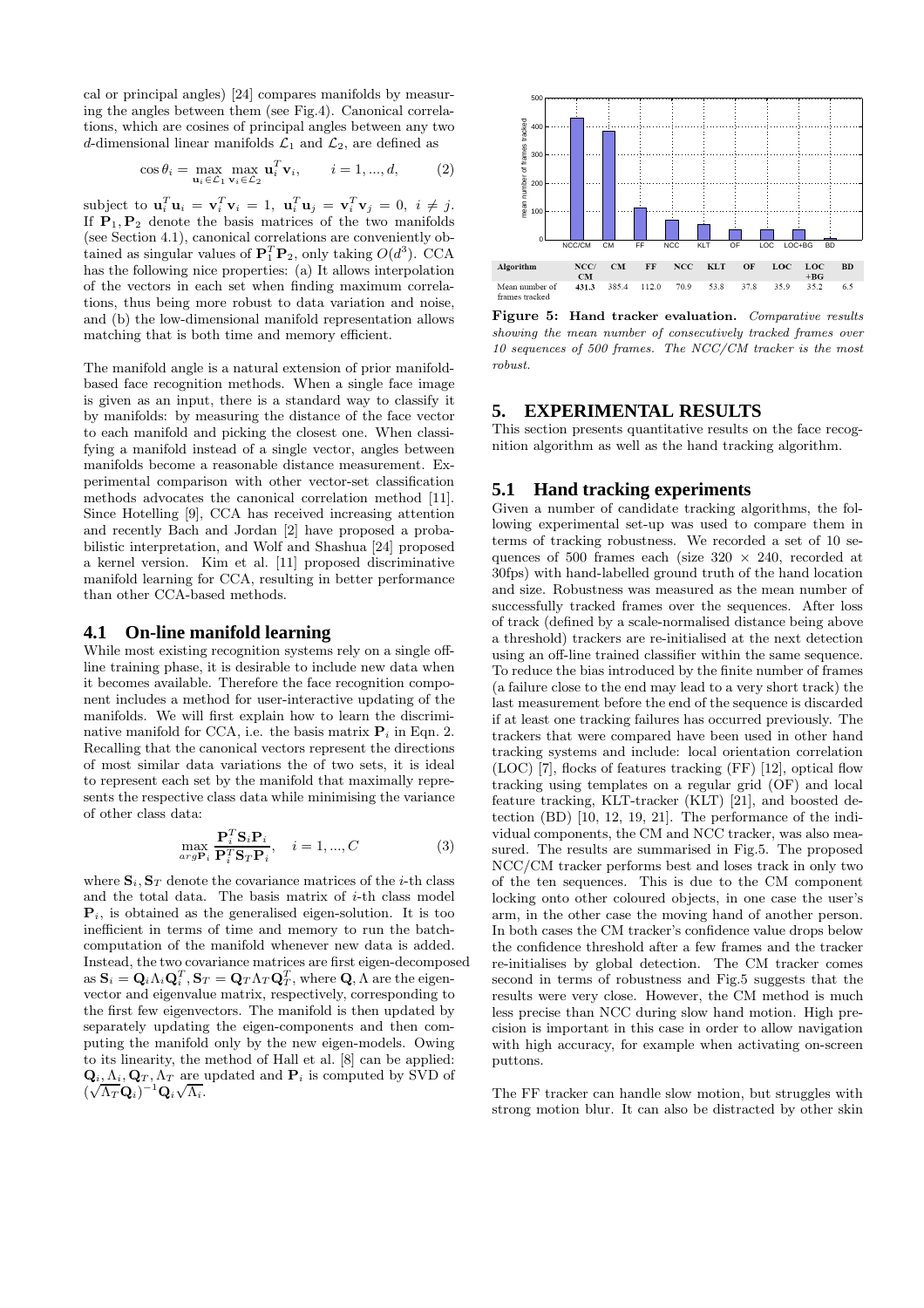

Figure 6: Comparison of individual trackers with combined NCC/CM tracker. This figure shows snapshots of a sequence and results of the NCC tracker, the CM tracker, frameby-frame detection and the proposed NCC/CM tracker.

coloured regions with salient features such as the face. The regular block-based optical flow algorithm showed to be more robust than the KLT tracker, but both had difficulties handling rapid hand motion. Somewhat surprisingly the NCC tracker is more robust than the LOC tracker. A background estimation step used in [7] does not change the performance much (9 different updating weights were tested), which is likely due to the fact that the background appearance changes occasionally in the test sequences. The performance of the boosted detector is lowest in terms of our definition of robustness as consecutively tracked frames. The average number of detections on the data set is 242, but it varies significantly across the sequences. On some sequences there are very few detections due to larger pose changes.

Fig.6 shows some typical results on one of the test sequences, comparing the individual trackers as well as the frame-byframe detector output. The NCC tracker loses track during rapid motion while the CM tracker is robust, but not always accurate (see the two rightmost frames). The frameby-frame detector does not fire in several frames. The best results are obtained with the combined NCC/CM tracker. The switching behaviour of the NCC/CM tracker is illustrated in Fig.9. During this sequence the light is turned off and on. Switches between components allows the tracker to handle track successfully by updating its object representation.

### **5.2 Face recognition experiments**

We have evaluated the face recognition performance using a data set containing 5 people (10 sequences per person, 50 frames per sequence). The 10 sets were collected at different times, days and places and leading to appearance variation. The input dimension was set to  $40 \times 40$  and the manifold dimension to 10.

Fig.7 shows example inputs and the canonical vectors computed by CCA. The canonical vectors in each pair  $\mathbf{u}_i, \mathbf{v}_i$  are visually similar despite the large appearance changes across



Figure 7: Canonical correlation (CCA) result on face data. (a) Example input sets and canonical vectors  $\mathbf{u}, \mathbf{v}$  computed.



Figure 8: Face recognition results. (left) Accuracy improvement of the on-line and batch-method for the number of updates. (right) Computational time of the two methods.

the two sets. As shown in Fig.8, the method achieved perfect recognition results after updating with 6 image sets. The on-line method requires significantly lower computation time than the batch-solution when increasing the amount of training data. In the experiment one set per person was added to the model at each stage and all remaining data was used as query during each update. Five-fold cross validation was performed by random data partitioning.

#### **6. CONCLUSIONS**

We have presented a gesture interface by tracking a pointing fist with a single camera facing the user. Current sample applications include browsing images and videos as well as viewing a gallery of 3D models of museum artifacts. The system allows the user to view the 3D model from different directions by rotating it by hand. This can also be seen as a step towards manipulation of virtual objects, which is still an active research area [4]. Our proposed system includes an attention mechanism that allows one user at a time to be in control. Face recognition is employed for customising the interface. To increase the recognition performance under changing conditions the face model can be updated using efficient online learning. For fist tracking, we proposed a multi-cue method that switches trackers over time and is updated continually by an off-line trained detector. In experiments on ten hand pointing sequences our method outperformed other algorithms proposed for hand tracking such